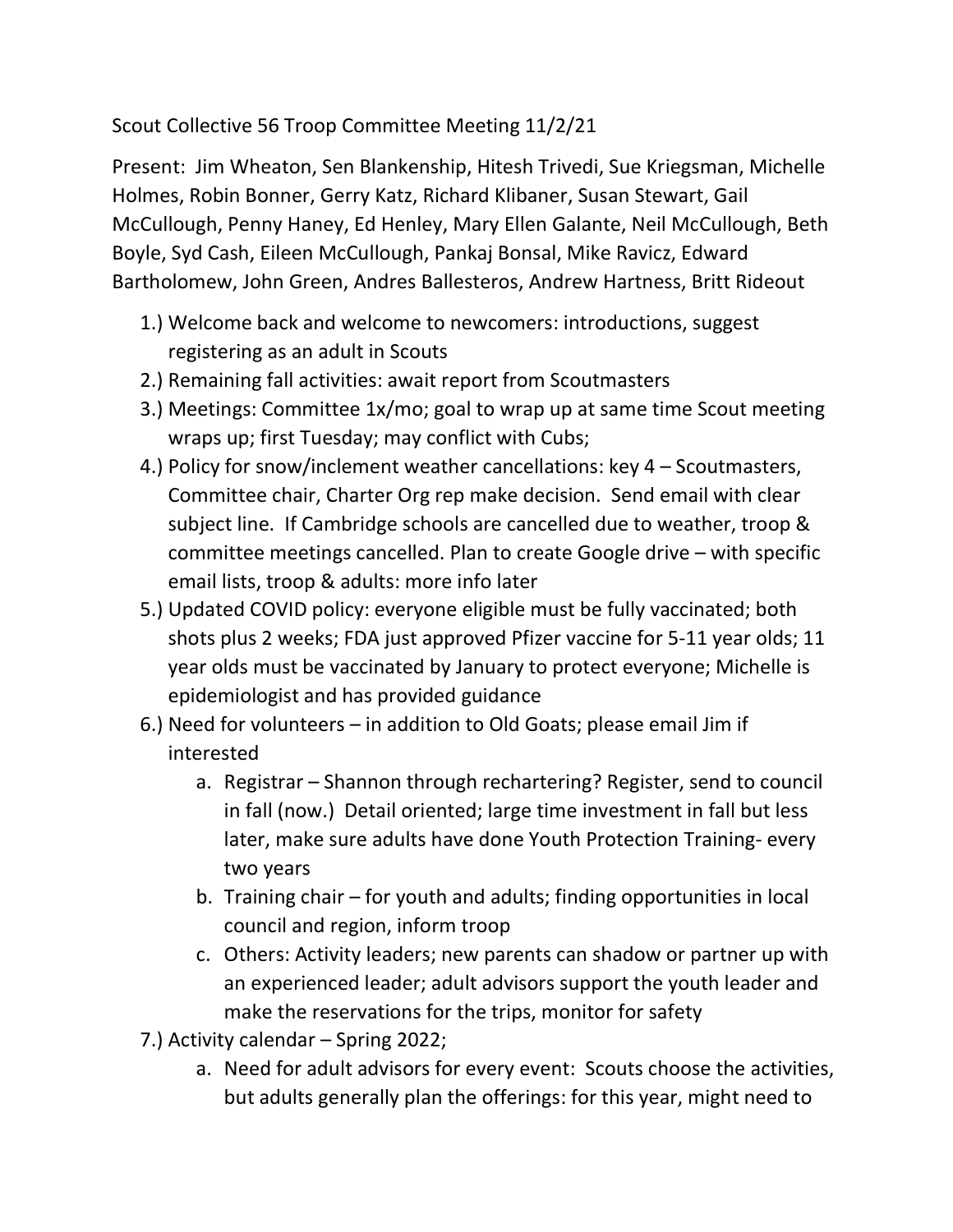focus more on hiking to prep for Philmont; suggestion: eliminate white water rafting, reconsider length of cross country ski hike/distance to site

- b. Budget & Scout/Family payments: plan activities, calculate cost then divide equally so all Scouts pay activity fees (whether or not they go on trips.) \$375 for half year – total \$8,000. Have funds from 2020. Some Scouts do alternate activities to raise their own money. Scout raises half of participation funds – has to earn money; equity issue to make sure that there is no distinction between more & less affluent Scouts' experiences
- c. Philmont hiking workups: for success and fun, must be experienced at backpacking for 4-5 hours, make camp, break camp next a.m.; also altitude effects: start at height of Mt. Washington – so New Englanders need extra training, such as hiking in White Mountains – higher grade trails; Philmont=8% grade trails; for age 14+ or 13 & finished 8th grade; troop plans more and less challenging hikes for different ages, skill levels; youth get stronger over time, adults wear out – if you lose adult on trail to <2 deep leadership, whole troop comes off trail; typically plan 2 hiking trips for entire troop and one shakedown trip Memorial Day weekend: 3 days; high level of safety oversight; staffed camps with varied activities, check-in at each; June 27- July 11
- 8.) Fundraising: Tree/Wreath sales; get emails from the buyers, rather than dealing with payments; deadline for turning in orders 11/23 – Tues before Thanksgiving; Scout sends the purchase link to the buyers – cc parent; or link is public on website; customers do need to know WHO they bought from; QR code on flyer or separate piece of paper – Beth Boyle volunteered; weekend after Thanksgiving: tree distribution – Sat & Sun 12/4 & 5
- 9.) Personal Fitness merit badge: Michelle will lead; required for Eagle and for Philmont; begin January end in spring, 90 day tracking of activity
- 10.) Service projects: help church because we receive meeting space for free; in past have done coffee hour at church but church not meeting in person yet; Michelle will check in about food pantry; neighborhood cleanup can count; will put service project planning on hold for right now; has to